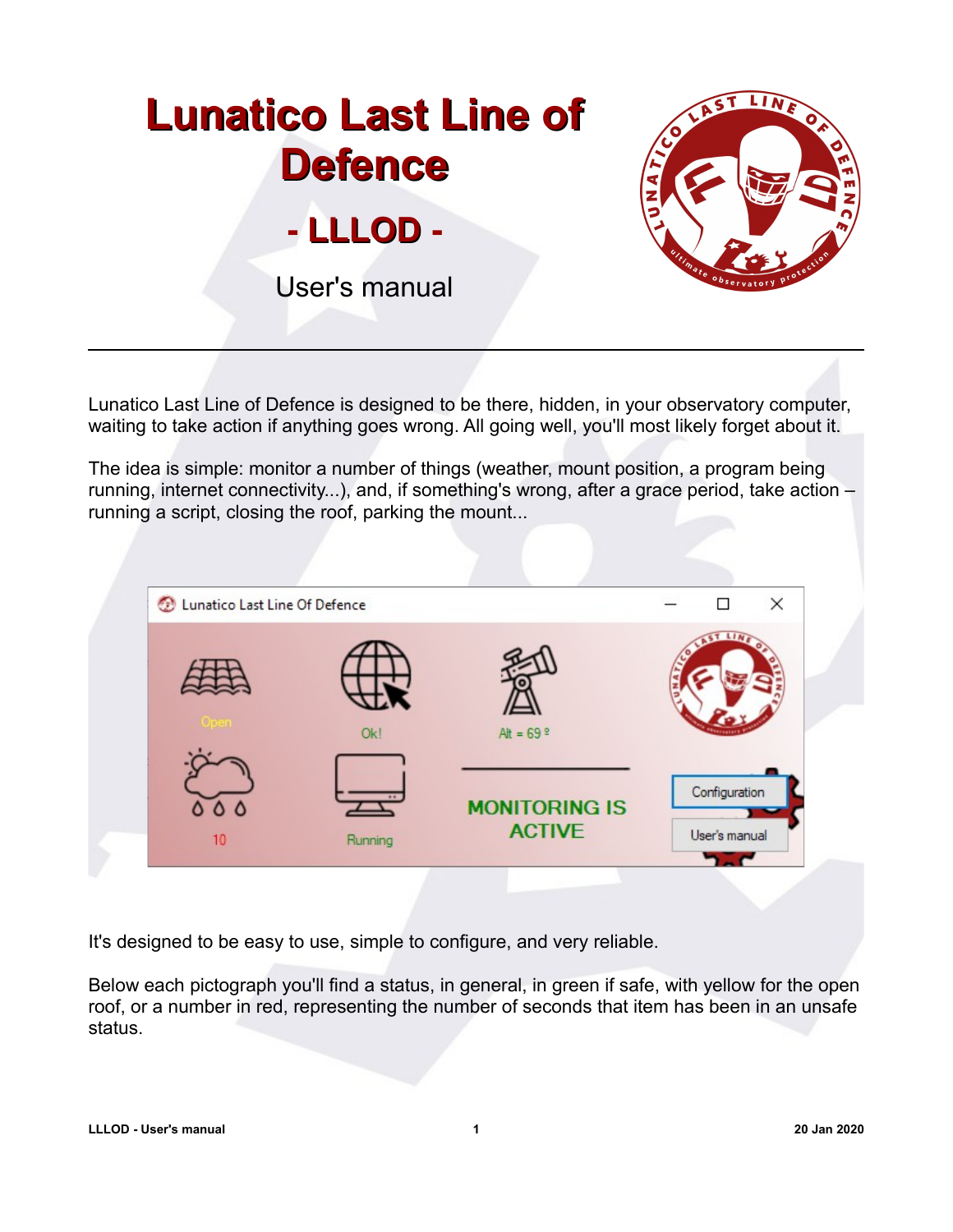Apart from this, optionally, it can feed our [Good Night System](http://lunatico.es/ourproducts-gns.html) with status data; this way, even if the computer running LLLOD freezes or just loses power, or reboots for Windows to install yet another update, you'll get a GNS alarm that will wake you up.

If the roof driver is connected (recommended: auto connect!) the system will wait for the roof to open before becoming active.

The configuration window is really self-explaining:

| <b>E</b> LLLOD configuration                                                                                                                                                                                           | ×<br>П                                                                                             |
|------------------------------------------------------------------------------------------------------------------------------------------------------------------------------------------------------------------------|----------------------------------------------------------------------------------------------------|
| Check statuses every<br>5 seconds<br>Connect<br>Choose<br>$\vee$ Manage roof (shutter)                                                                                                                                 | Open log folder<br>$\sqrt{\phantom{a}}$ auto connect                                               |
| ASCOM safety monitor<br>Choose<br>Monitor:<br>Choose<br>$\triangledown$ Mount                                                                                                                                          | <b>Disconnect</b><br>$\sqrt{\phantom{a}}$ auto connect<br><b>Disconnect</b><br>$\vee$ auto connect |
| Consider error altitude below<br>5<br>$\div$<br>degrees<br>$\sqrt{\phantom{a}}$ Internet connectivity, server:<br>http://google.com/generate_204<br>Choose<br>$\sqrt{}$ Program running<br>Currently CCDSessionControl |                                                                                                    |
| On unsafe for<br>싂<br>15<br>seconds<br>Choose<br>Execute external program or script<br>$\sqrt{\phantom{a}}$ Wait for it to end, up to<br>15<br>÷<br>seconds<br>Park mount if not already parked                        | Currently C:\jaime\PrepareToClose.vbs                                                              |
| Wait for it to park, up to $ 15 $<br>÷<br>seconds<br>○ Close roof if open<br>$\vee$ Wait for it to close, up to 20<br>seconds<br>÷                                                                                     |                                                                                                    |
| connect with the Good Night System<br>$\sqrt{\phantom{a}}$ Report session status<br>$\sqrt{\phantom{a}}$ Report end of session (ending GNS session graciously)                                                         | Accept changes                                                                                     |
| Report errors, raise GNS alarm                                                                                                                                                                                         | Cancel                                                                                             |